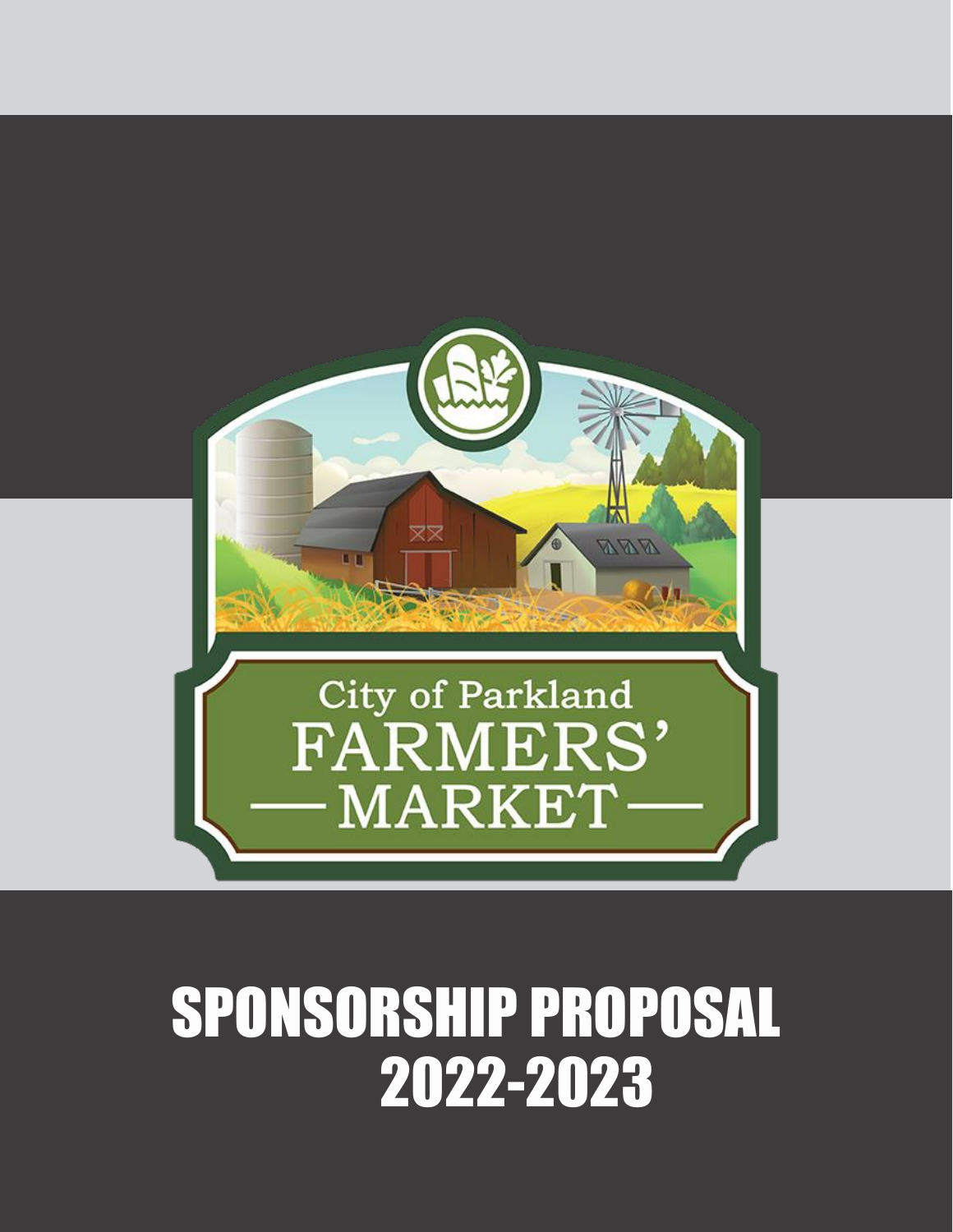## HISTORY OF THE MARKET



Established in 2006, the Parkland Farmers' Market has continually grown and improved. Currently hosting over 100 vendors per market, a DJ, bounce house, crafts, and more, our market has gained attention for being one of the largest and frequented markets in the region. Each date draws over 3,000 shoppers from the tri-county area (Broward, Palm Beach, Miami-Dade, and beyond). Over eighty percent of attendees are from Broward County and the majority of those reside in Parkland and Coral Springs.

Located at the Equestrian Center at Temple Park, the market is held on an expansive field with scenic surrounding views. The market runs from November to April with two markets each month from 9:00 am to 1:00 pm for twelve markets each season. This includes specialty market days such as Arts and Crafts Fair, Community Awareness Day, Environmental Expo, Health and Wellness, and Pet Expo. Participants can stroll through and purchase items such as fresh produce, organically grown vegetables, pastries jams, raw honeys, guacamole dips, sauces, fresh pasta, cheeses, pickles, and piping hot made to order apple cider doughnuts.

By joining us as a sponsor at the City of Parkland Farmers' Market, you will have the opportunity to be front and center, focusing on your target market with high visibility and brand awareness. Reconnect with your local customers, meet new ones, and increase your exposure in the community.

*For more information about sponsorships, please contact our Special Events Division at (954) 757- 4107 or ParklandEvents@cityofparkland.org*

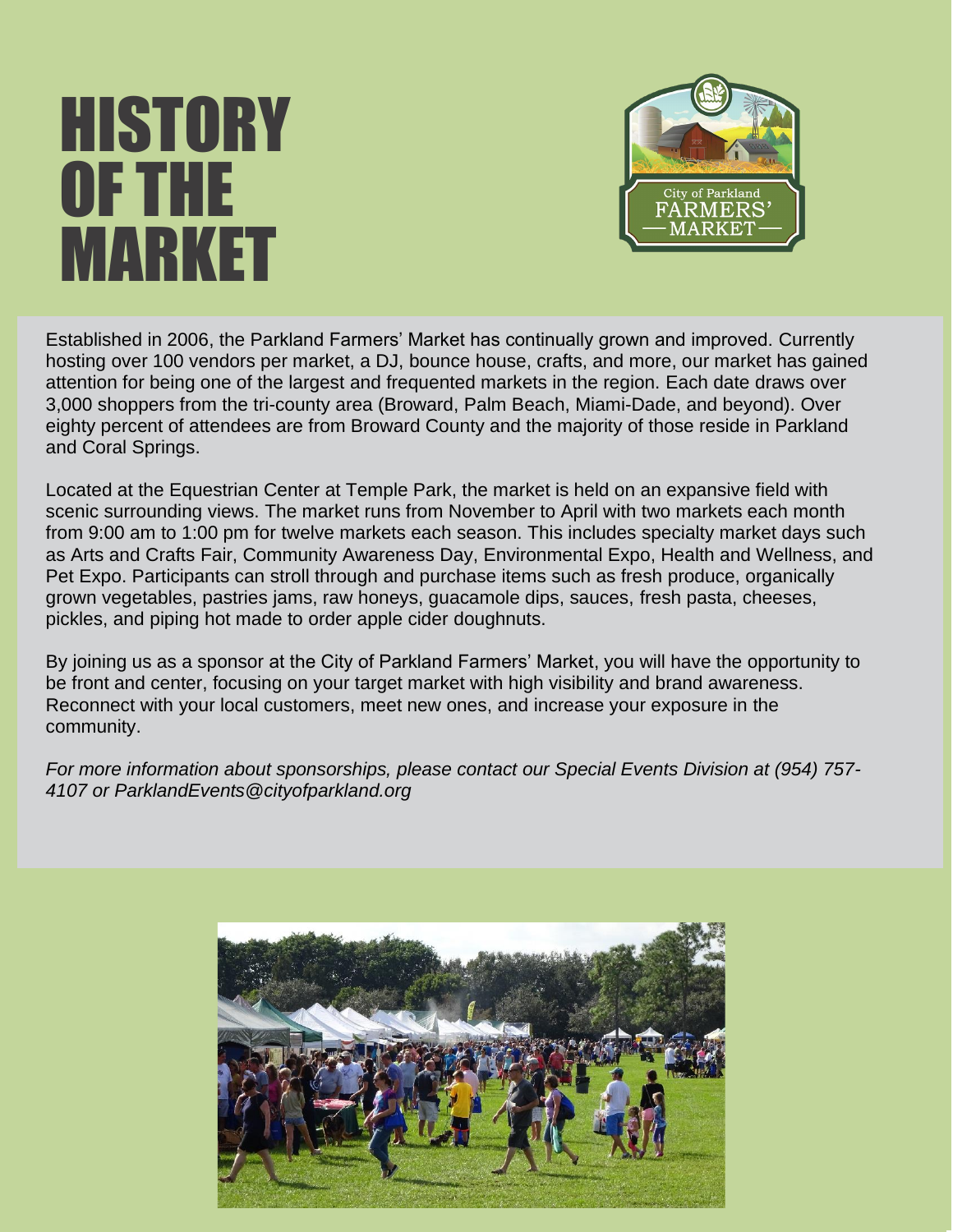### MARKET DATES 9am-1pm Equestrian Center (8350 Ranch Road)



j l Sunday, November 6, 2022 Opening Day Sunday, November 20, 2022\* Cultural Awareness and Inclusion Sunday, December 4, 2022\* Craft Fair Sunday, December 18, 2022\* Craft Fair Sunday, January 8, 2023\* Health & Wellness Sunday, January 22, 2023\* Business Expo / Public Safety Sunday, February 5, 2023\* Pet Expo Sunday, February 19, 2023\* Craft Fair Sunday, March 5, 2023\* Birthday Celebration and Car Show Sunday, March 19, 2023\* Craft Fair Sunday, April 2, 2023\* Community Awareness/Business Expo Sunday, April 16, 2023\* Environmental Expo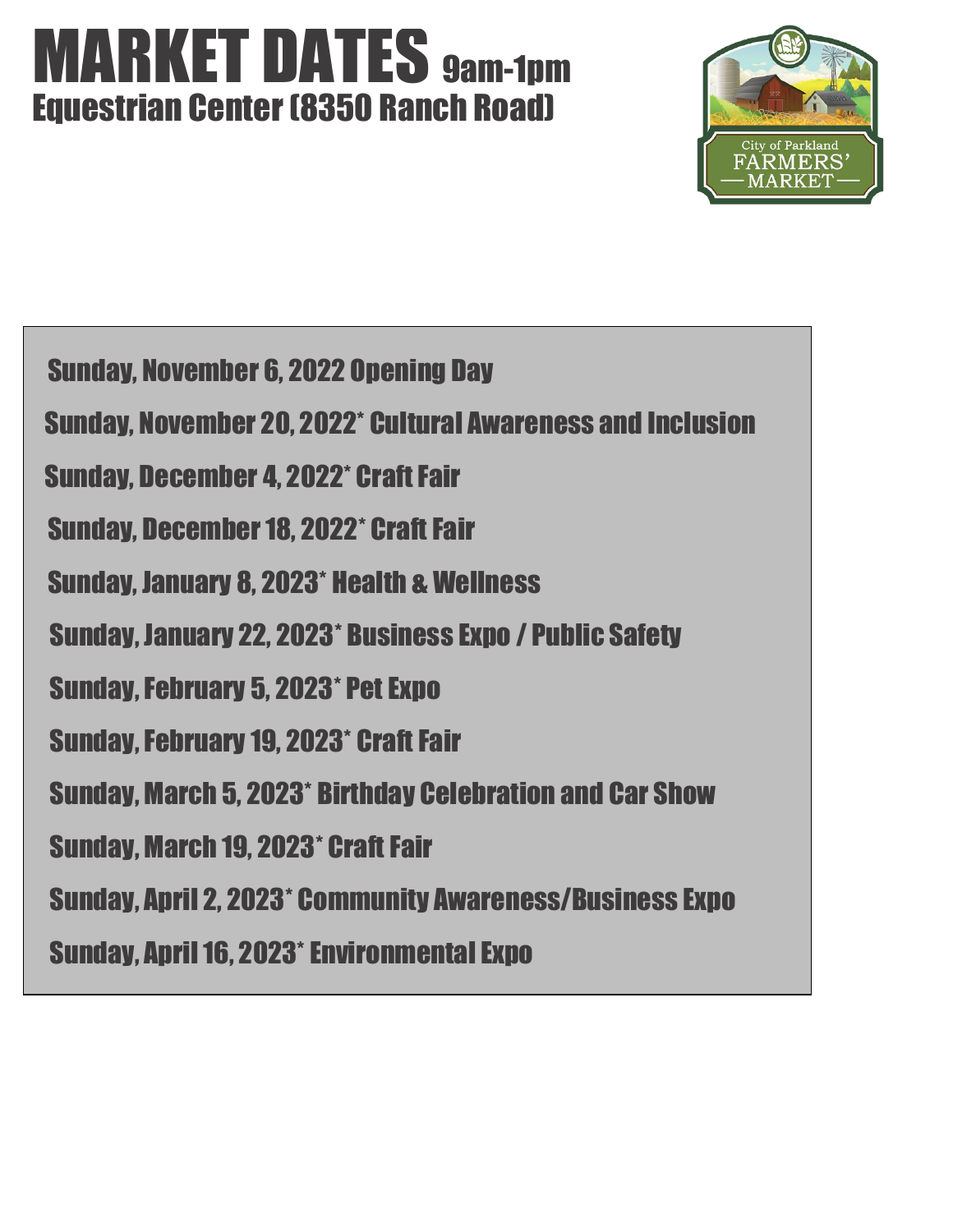# SPONSOR LEVELS



### **SHOPPING BAG SPONSOR - \$1,200**

• Sponsor logo on approximately 6,000 reusable shopping tote bags given out for free at all 12 market days

### **BOOTH SPONSOR – \$2,500**

- Space for one 10'x10' tent (provided by sponsor) at all 12 market days (promotional tent only, no sales)
- Sponsor logo on approximately 6,000 reusable shopping tote bags given out for free throughout the season
- Announcements of company name throughout the event